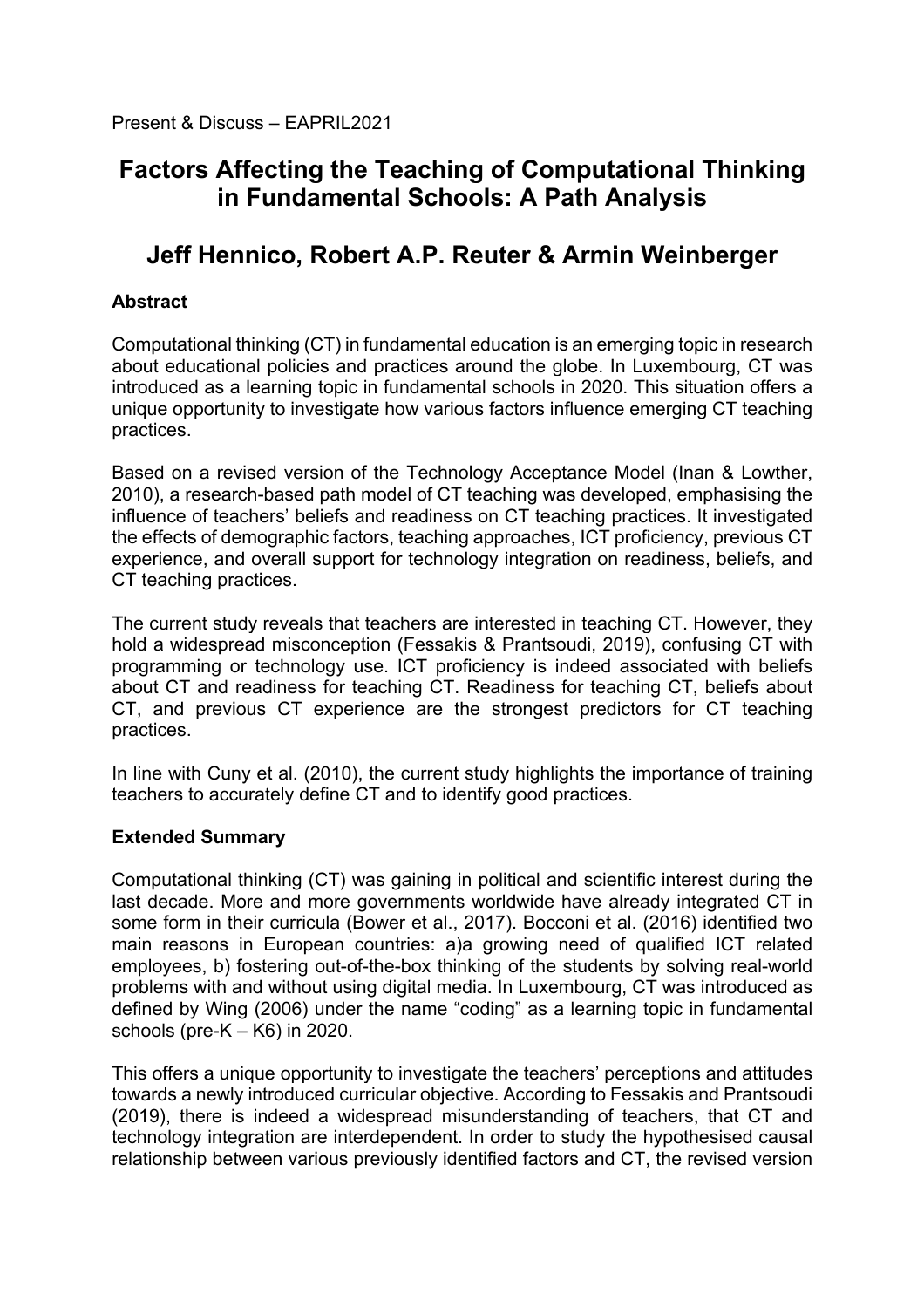of the Technology Acceptance Model of Inan and Lowther (2010) was used here to establish a path model (see figure 1).

The purpose of this study is to examine the effects of teachers' personal characteristics and external factors on their CT teaching practices. The focus is set on teachers' readiness and beliefs about CT teaching and learning. These factors should then allow making predictions about teachers' future CT practices. Furthermore, the path model approach allows explaining relationships between the factors, including direct, indirect, and total effects towards each other, as shown in figure 1. Our research questions were:

**RQ1**. What are the teachers' beliefs on CT?

**RQ2**. What are the teachers' attitudes towards CT?

**RQ3**. What are the teachers' beliefs on the integration of CT in education?

## **Methodology**

A research-based path model of CT teaching was developed, emphasising the influence of teachers' beliefs and readiness on (self-declared) CT teaching practices. It investigated the effects of demographic factors, teaching approaches, ICT proficiency, previous CT experience, and overall support for technology integration on readiness, beliefs, and CT teaching practices.

#### **Figure 1**



*Hypothesised Path Model*

A specially designed questionnaire was developed containing 41 items, subdivided into the six categories. The items were taken from previously used questionnaires covering the respective research sub-concepts (Admiraal, 2017; Fessakis & Prantsoudi, 2019; Lowther et al., 2008; Papanastasiou & Angeli, 2008; Wozney et al., 2006). The research sample consisted of 63 fundamental school teachers in Luxembourg, including kindergarten teachers.

#### **Results and Discussion**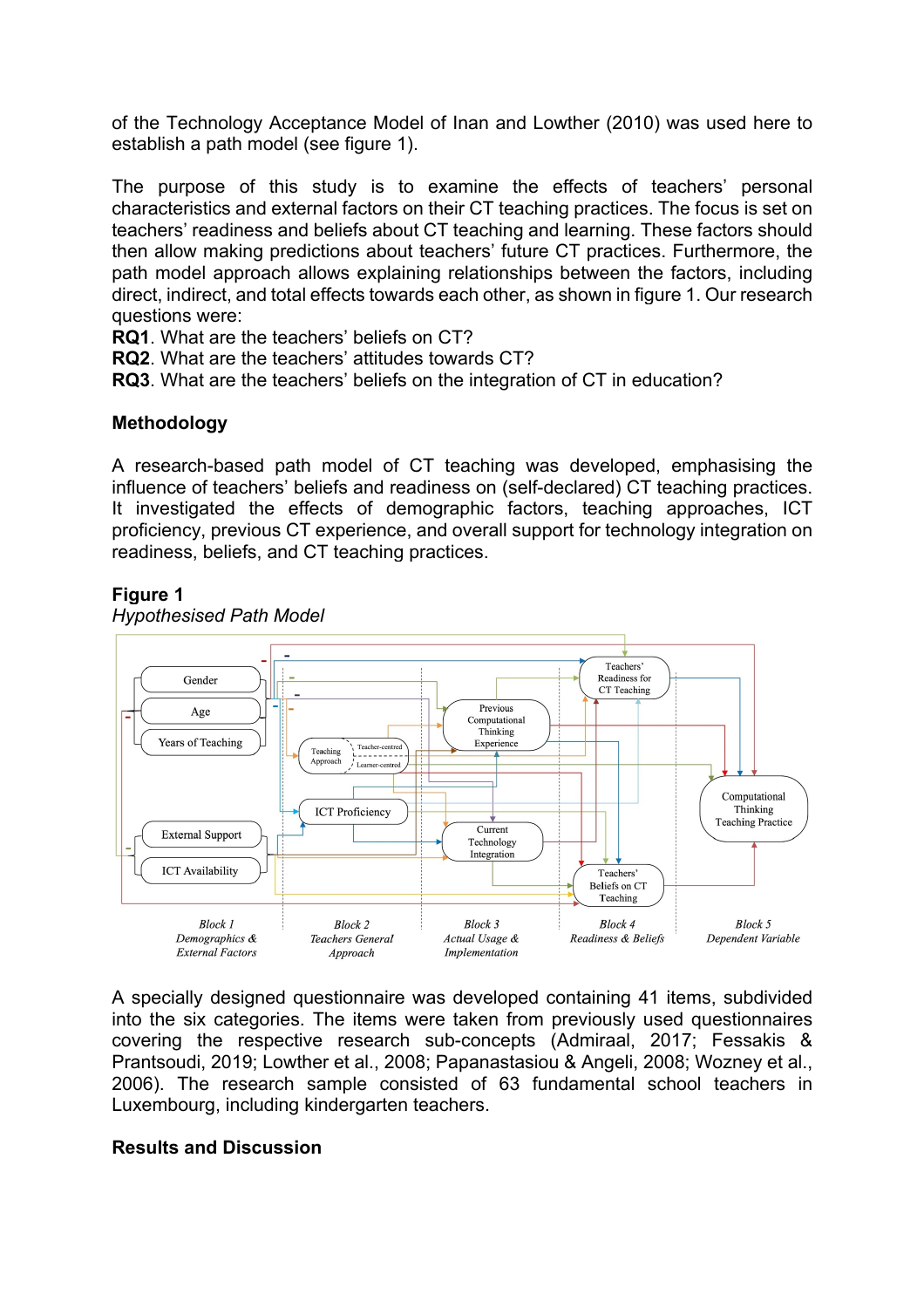Similar to previous research, teachers have a strong interest in implementing CT into their teaching (Fessakis & Prantsoudi, 2019). Many teachers understand CT as a way of solving problems. Additionally, the teachers' freely formulated definitions show a strong connection to logical reasoning, problem decomposition, and algorithmic thinking. Considering more general beliefs about CT, most of the respondents seem to understand that CT can promote creativity and innovation and helps develop general problem-solving principles applicable in an interdisciplinary context.

Regarding the educational grade in which CT should be integrated, nearly all teachers acknowledge K5-K6 education as the most appropriate. The lower the educational grade, the fewer teachers perceived an integration as useful. Even though CT teaching practices fit the pre-K context perfectly (González & Muñoz-Repiso, 2017), less than half of the teachers perceived an integration as useful. However, the current study shows that a higher experience with CT practices leads to higher perceived usefulness of integration in lower grades (pre-K – K4).

External support variables had a strong direct influence on previous CT experiences and a moderate indirect effect on teachers' beliefs and readiness (Inan & Lowther, 2010; Mumtaz, 2000). According to Hernandez-Ramos (2005), strong external support makes the teachers feel more competent and therefore, more likely to implement teaching practices.

As predicted, the most common misconception about CT among the teachers was the confusion with computer programming or technology use (Corradini et al., 2017; Ling et al., 2017; Yadav et al., 2017).

In contrast, technology integration showed no significant influence neither on teachers' readiness or beliefs, nor on CT teaching practices. By this means, the confusion of CT and technology integration seems to play a different role than expected (Ling et al., 2017). However, strong self-efficacy towards technology seems to influence the CT related readiness and beliefs positively.

Previous CT experiences were found to have the most substantial effects on teachers' readiness, beliefs and planned CT teaching practices. The current study supports previous research findings that successful incorporation of CT teaching practices needs opportunities for practical and relevant experiences (Barr & Stephenson, 2011).

Besides the teachers' beliefs, their readiness for CT teaching was one of the model's most critical factors. According to Kanaya et al. (2005), teachers are more likely to implement a particular practice if they feel ready and confident. As illustrated by the current study, these findings also apply to CT practices. By this means, increased readiness for CT teaching can be caused by a higher ICT proficiency, by illustrating the benefits of specific tools or practices for the students' learning processes (Snoeyink & Ertmer, 2001).

## **Conclusion**

Before implementing CT teaching practices, it is recommendable to help teachers accurately identify CT dimensions and practices. According to Cuny et al. (2010), this prerequisite for the integration is from greater importance than the simple availability